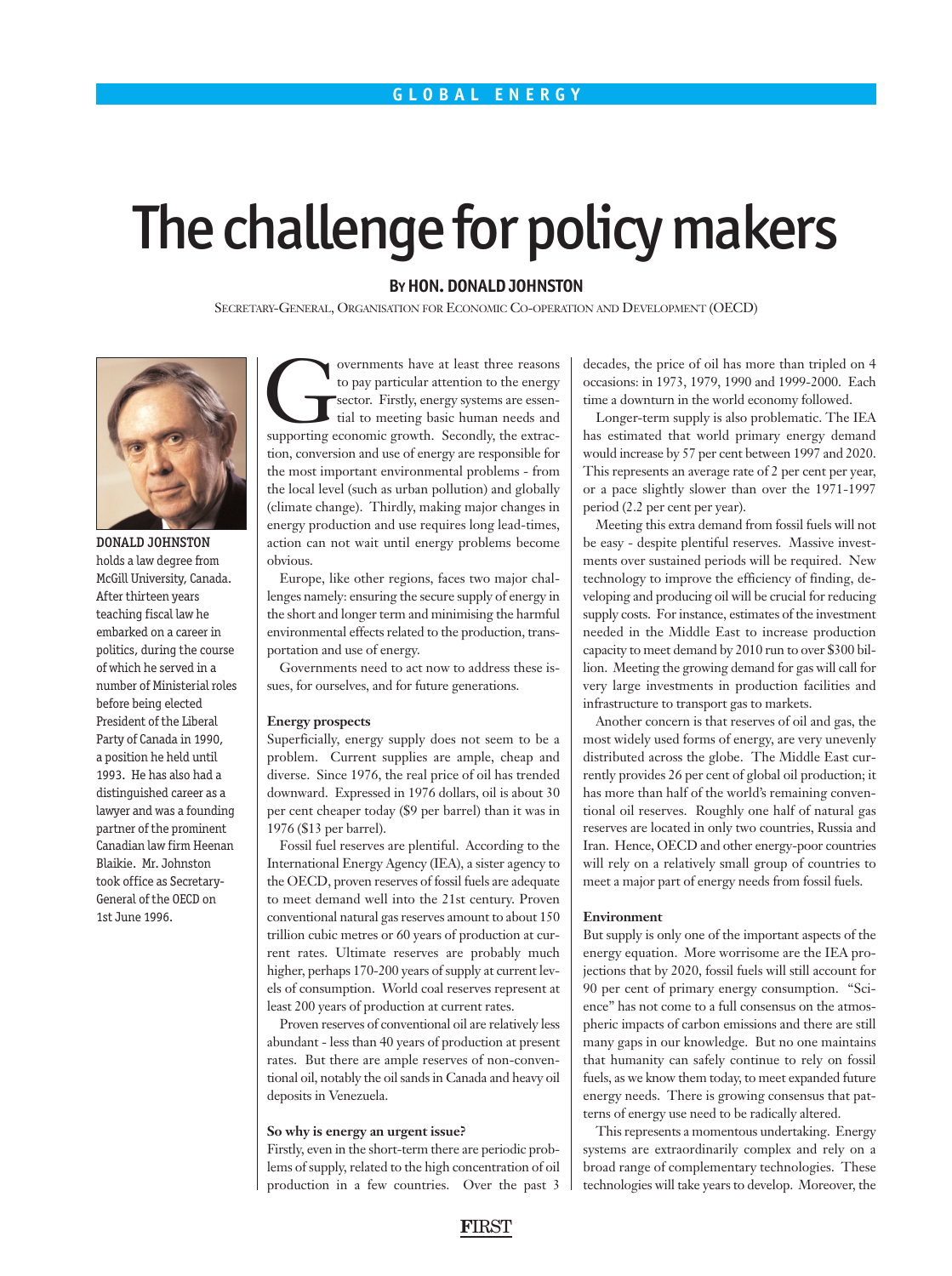# **GLOBAL ENERGY**

current production and distribution systems represent a huge investment; we will not be able to afford to abandon them quickly. Hence, new energy systems can only be introduced gradually over time.

I see two main approaches that could be adopted. Firstly, governments should set the conditions that will promote the development of alternative environmentfriendly energy technologies. Secondly, I think it is appropriate, if not urgent, to take a second sober look at the contribution that could be made by nuclear energy.

## **The uncertain promise of new energy technologies**

Among the approaches for replacing existing energy systems, two seem to be the most promising, namely: the development of "clean" fossil fuel technologies or "carbon sequestration" and the development of renewable resources such as hydropower, bio-energy, wind energy or solar energy.

Development of clean fossil fuels or carbon sequestration would permit continued use of fossil fuels, while mitigating their harmful effects on the environment. If feasible, such an approach could give us a "breathing space" for developing alternative solutions. In principle, all power-generation systems fired by fossil fuels can be combined with techniques that capture  $CO<sub>2</sub>$  from exhaust gases. The captured  $CO<sub>2</sub>$  could then be stored in the ocean depths or in stable geological formations. Oceans already contain large quantities of  $CO<sub>2</sub>$ , and, it would take a very long time for  $CO<sub>2</sub>$  injected into the deep oceans to return to the atmosphere. However, the environmental effects of such ocean storage, for example, change in the pH of the water, are little understood. Depleted oil and gas reservoirs could also be used for carbon sequestration. Here the costs are very uncertain. Even under optimal conditions they could amount to 2 cents per kWh.

The development of renewable resources could theoretically meet current global electricity demand many times over. Progress in this direction is essential for sustainable development in the longer run. It also contributes to security of supply, as renewable energies could help limit import dependence in the future.

Hydropower is the world's largest renewable energy source. Its un-exploited potential is still vast (more than 14,000 terawatt hours per year at the world level), particularly in developing countries (more than 9,000 terawatt hours per year). The IEA expects that installed hydro capacity will increase by 340 gigawatts over the next 20 years (at a rate of 1.8 per cent per year) and roughly 80 per cent of this increase will take place in developing countries.

Although it is an attractive form of energy, hydropower also has problems. It is a capital-intensive option for electricity generation. Second, hydropower is not environmentally benign. Large-scale projects may disturb local ecosystems, reduce biological diversity or modify water quality. Hydropower also emits greenhouse gases on a life-cycle basis (especially methane generated by decaying bio-energy in reservoirs), although far less than the burning of fossil fuels.

The IEA expects the share of non-hydro renewables in electricity generation in OECD countries to increase from 2 per cent today to 4 per cent in 2020.

Bio-energy is a well-established option for electricity and heat production. In 1999, global electricity generation from bio-energy was 160 terawatt hours, or a little more than 1 per cent of the total. Over the next 20 years, output is expected to double, with most of the increase taking place in OECD countries. From an environmental perspective, bio-energy is desirable if the resource is produced and used in a sustainable way. However, while bio-energy plants emit less sulphur dioxide  $(SO<sub>2</sub>)$ , they produce more particulate matter than oil- and gas-fired plants.

Potential wind-power greatly exceeds current electricity demand worldwide. Estimates of onshore potential vary from 20,000 to 50,000 terawatt hours per year. About 40 per cent of this potential is located in OECD countries. Offshore potential could be in the same order of magnitude. By 2010, wind power at the best onshore high wind sites could become competitive with the cheapest fossil fuel resources, while offshore sites could become competitive by 2020.

However, wind-power has a number of limitations. First, it is only an intermittent energy source and this becomes a serious drawback as its market penetration increases. Land requirements are extensive since turbines must be spaced several rotor diameters apart. For instance, it is estimated that Germany would have to put windmills on 2 per cent of its total land to produce 10 per cent of the country's current electricity demand. Wind turbines also create noise, interfere with communication signals and create a hazard for birds, notably migratory species.

The contribution of solar energy to energy supply will remain modest over the next 20 years. In the longer run, solar energy could offer an attractive alternative for heat and power production in buildings, especially for countries where electricity demand peaks in the summer. In the more distant future, solarpower satellites may become a reality. Solar collectors in geo-stationary orbit would not be subject to the day/night cycle or to atmospheric interference and could receive about eight times as much light as a collector on the ground. However, formidable hurdles would have to be faced, including launching costs and the efficiency of microwave transmissions.

All these new technologies are promising, but they also have drawbacks and considerable technological Doubling the share of non-hydro renewables from 2 per cent to a mere 4 per cent over the next 20 years will require an investment of \$90 billion